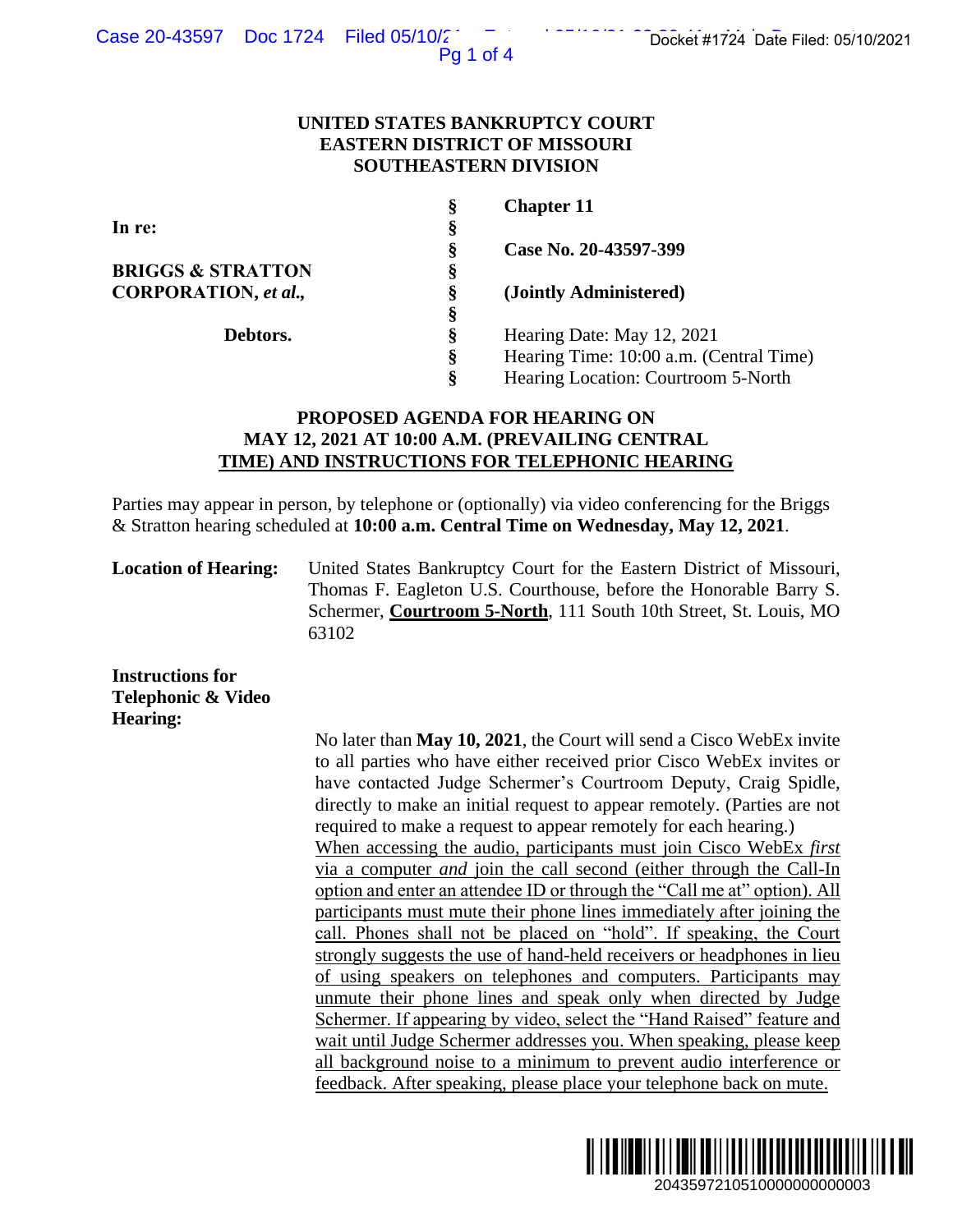# Case 20-43597 Doc 1724 Filed 05/10/21 Entered 05/10/21 23:30:41 Main Document Pg 2 of 4

If there is a problem connecting to Cisco WebEx audio, please disconnect your phone line and re-dial. If there is an issue gaining access to the video feed, please log out of Cisco WebEx then login. If the issue persists, please e-mail Mr. Spidle at [Craig\\_Spidle@moeb.uscourts.gov](mailto:Shontelle_McCoy@moeb.uscourts.gov) promptly and we will work on resolving the issue.

The Court's official announcement will be posted on the Court's website: [https://www.moeb.uscourts.gov/sites/moeb/files/BSS-](https://www.moeb.uscourts.gov/sites/moeb/files/BSS-Appearances_for_Briggs_Stratton_ATT_call_info.pdf)[Appearances\\_for\\_Briggs\\_Stratton\\_ATT\\_call\\_info.pdf](https://www.moeb.uscourts.gov/sites/moeb/files/BSS-Appearances_for_Briggs_Stratton_ATT_call_info.pdf) and [https://www.moeb.uscourts.gov/briggs-stratton-corporation-et-al.](https://www.moeb.uscourts.gov/briggs-stratton-corporation-et-al) Instructions for appearances may also be found on [http://www.kccllc.net/briggs.](http://www.kccllc.net/briggs)

| PLAN ADMINISTRATOR'S OBJECTION TO CLAIMS |                                                                                                                                                                                                                                                    |                            |  |
|------------------------------------------|----------------------------------------------------------------------------------------------------------------------------------------------------------------------------------------------------------------------------------------------------|----------------------------|--|
| <b>Item Number</b>                       | Objection                                                                                                                                                                                                                                          | <b>Attorney Presenting</b> |  |
|                                          | The Plan Administrator's Fifteenth Omnibus<br>Objection to Claims on Grounds of No<br>Liability [Docket No. 1661].                                                                                                                                 | Dormie Yu Heng Ko          |  |
|                                          | <b>Related Documents:</b><br>Patrick C. Joyce III's Letter to the Court re:<br>Notice of the Plan Administrator's Fifteenth<br>Omnibus Objection to Claims on Grounds of<br>No Liability [Docket No. 1671].                                        |                            |  |
|                                          | Paul W. Routt's Letter to the Court re: Notice<br>of the Plan Administrator's Fifteenth Omnibus<br>Objection to Claims on Grounds of No<br>Liability [Docket No. 1673].                                                                            |                            |  |
| $\overline{2}$                           | The Plan Administrator's Sixteenth Omnibus<br>Objection to Claims on Grounds that Such<br>Claims are Duplicative (Pension) [Docket No.<br>1667].                                                                                                   | Dormie Yu Heng Ko          |  |
|                                          | <b>Related Documents:</b><br>Richard Kowalewski's Letter to the Court re:<br>Notice of Hearing on the Plan Administrator's<br>Sixteenth Omnibus Objection to Claims on<br>Grounds that Such Claims are Duplicative<br>(Pension) [Docket No. 1672]. |                            |  |
|                                          | Timothy J. Lemont's Letter to the Court re:<br>Notice of the Plan Administrator's Sixteenth<br>Omnibus Objection to Claims on Grounds that                                                                                                         |                            |  |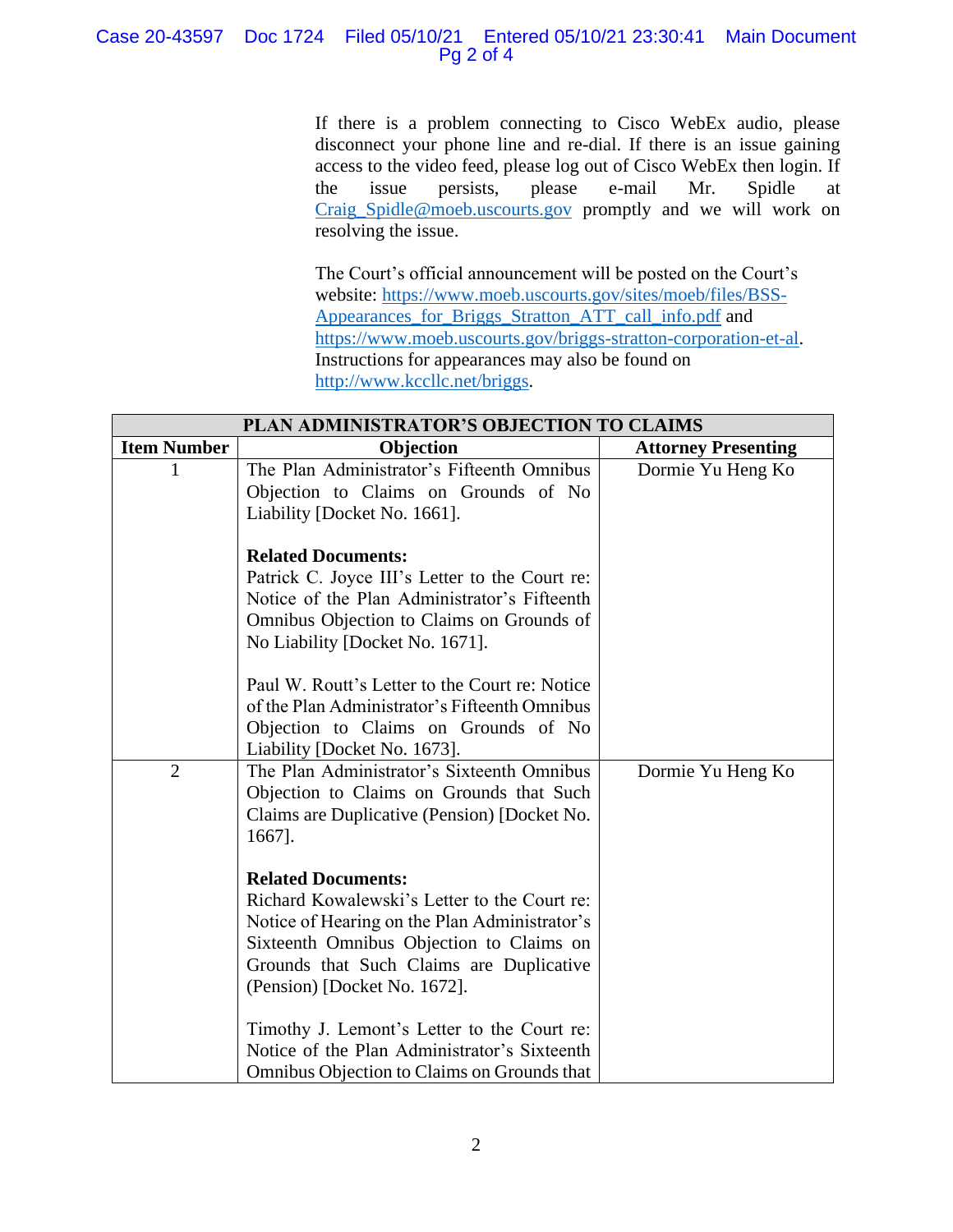| such Claims are Duplicative (Pension)<br>[Docket No. 1702].                            |
|----------------------------------------------------------------------------------------|
| Chris Nored's Letter to the Court re: Response                                         |
| to Objection to Claim [Docket No. 1709].                                               |
| Response of Pension Benefit Guaranty<br>Corporation to Plan Administration Trustee's   |
| Sixteen Omnibus Objection to Claims on the<br>Grounds that Such Claims are Duplicative |
| (Pension) [Docket No. 1718].                                                           |

| <b>OBJECTION TO PROPOSED ASSUMPTION AND ASSIGNMENT OF</b> |                                                |                            |  |  |
|-----------------------------------------------------------|------------------------------------------------|----------------------------|--|--|
| <b>EXECUTORY CONTRACTS AND UNEXPIRED LEASES</b>           |                                                |                            |  |  |
| <b>Item Number</b>                                        | Objection                                      | <b>Attorney Presenting</b> |  |  |
| 3                                                         | Deere & Company's Limited Objection and        | Attorneys for Deere &      |  |  |
|                                                           | Reservation of Rights [Docket No. 858] -       | Company                    |  |  |
|                                                           | <b>ADJOURNED TO JUNE</b><br>2021<br>10,        |                            |  |  |
|                                                           | <b>HEARING.</b>                                |                            |  |  |
|                                                           |                                                |                            |  |  |
|                                                           | <b>Related Documents:</b>                      |                            |  |  |
|                                                           | Capitol Securities Management, Inc.'s Letter   |                            |  |  |
|                                                           | to the Court re: Final Dissolution [Docket No. |                            |  |  |
|                                                           | 1712].                                         |                            |  |  |

| <b>APPLICATION</b> |                                              |                            |  |
|--------------------|----------------------------------------------|----------------------------|--|
| <b>Item Number</b> | <b>Application</b>                           | <b>Attorney Presenting</b> |  |
| 4                  | R & R Technologies, LLC's Application for    | Attorneys for $R & R$      |  |
|                    | Allowance and Payment of Administrative      | Technologies, LLC          |  |
|                    | Expense Pursuant to 11 U.S.C. $\S$ 503(b)(9) |                            |  |
|                    | [Docket No. 1664] $-$ <b>ADJOURNED TO</b>    |                            |  |
|                    | <b>JUNE 10, 2021 HEARING.</b>                |                            |  |

[*Remainder of Page Left Intentionally Blank*]